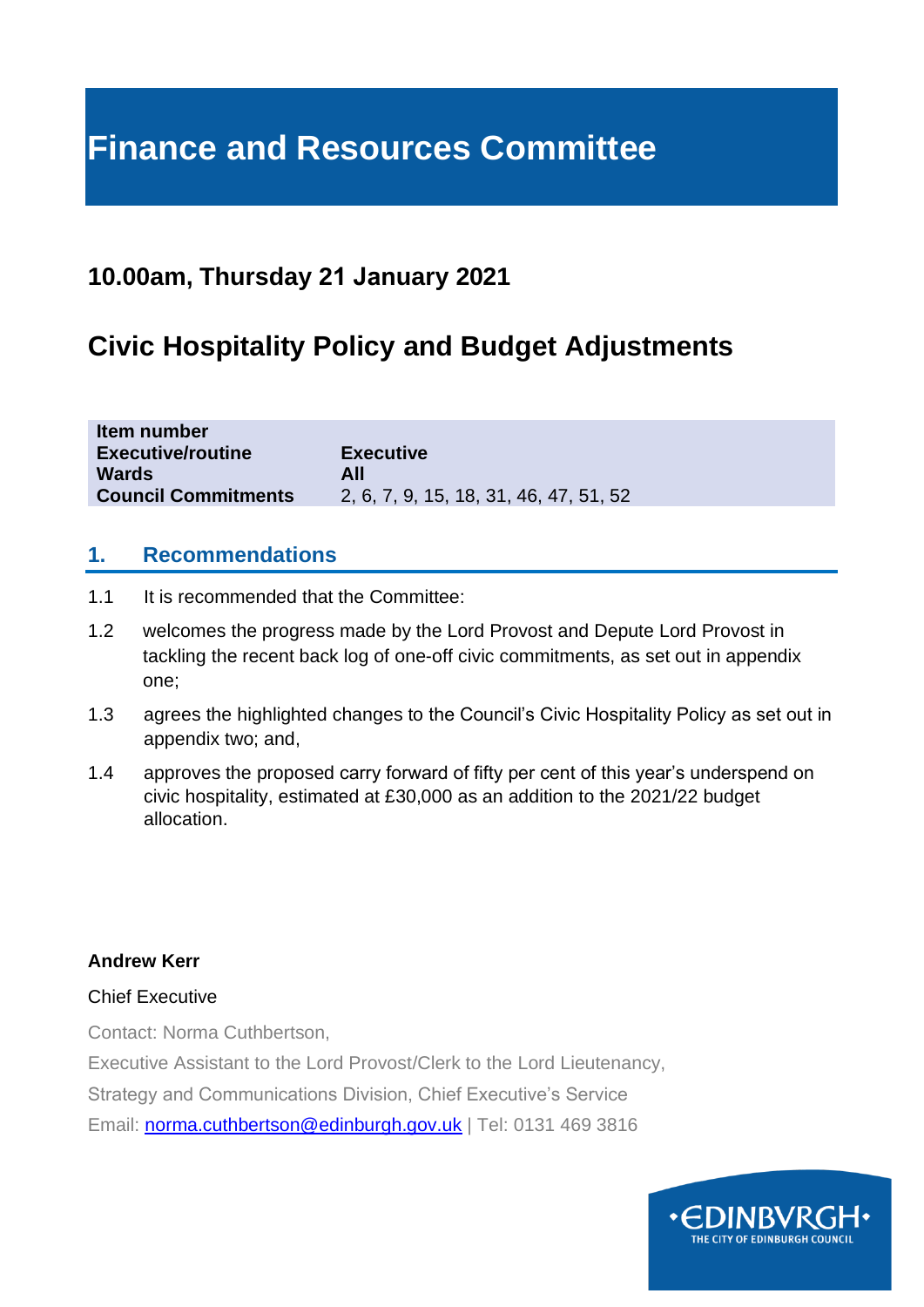**Report**

## **Civic Hospitality Policy and Budgetary Adjustments**

### **2. Executive Summary**

- 2.1 This report highlights recent progress in meeting outstanding civic hospitality commitments, in the context of COVID-19 restrictions. The specific role of the Depute Lord Provost is also detailed together with necessary adjustments to the Council's Civic Hospitality Policy.
- 2.2 In preparation for key events and an enlarged civic programme in 2021/22, in support of the efforts of the people, communities and key workers of Edinburgh during the pandemic, a carry forward of underspend in this year's Civic Hospitality Budget is requested. This is proposed at a level of fifty percent of the projected total remaining.

#### **3 Background**

3.1 At its meeting on 25 August 2020, the Council approved the report "Support of Civic Life in the Capital City":

[https://democracy.edinburgh.gov.uk/documents/s25495/Item%208.2%20-](https://democracy.edinburgh.gov.uk/documents/s25495/Item%208.2%20-%20Support%20of%20Civic%20Life%20in%20the%20Capital%20City.pdf) [%20Support%20of%20Civic%20Life%20in%20the%20Capital%20City.pdf](https://democracy.edinburgh.gov.uk/documents/s25495/Item%208.2%20-%20Support%20of%20Civic%20Life%20in%20the%20Capital%20City.pdf)

3.2 This included a more clearly defined role for the Depute Lord Provost and the requirement for a proposed adjustment to the Civic Hospitality Policy. This report addresses these key points and also seeks approval for a partial carry forward of underspend in this year's Civic Hospitality Budget.

#### **4 Main report**

4.1 Since the report to Council on 25 August 2020, the Lord Provost and Depute Lord Provost have worked jointly on addressing the backlog of one-off civic commitments in the city. Positive progress has been made in the context of the pandemic and by using alternative methods of engagement, where necessary to comply with public health guidance.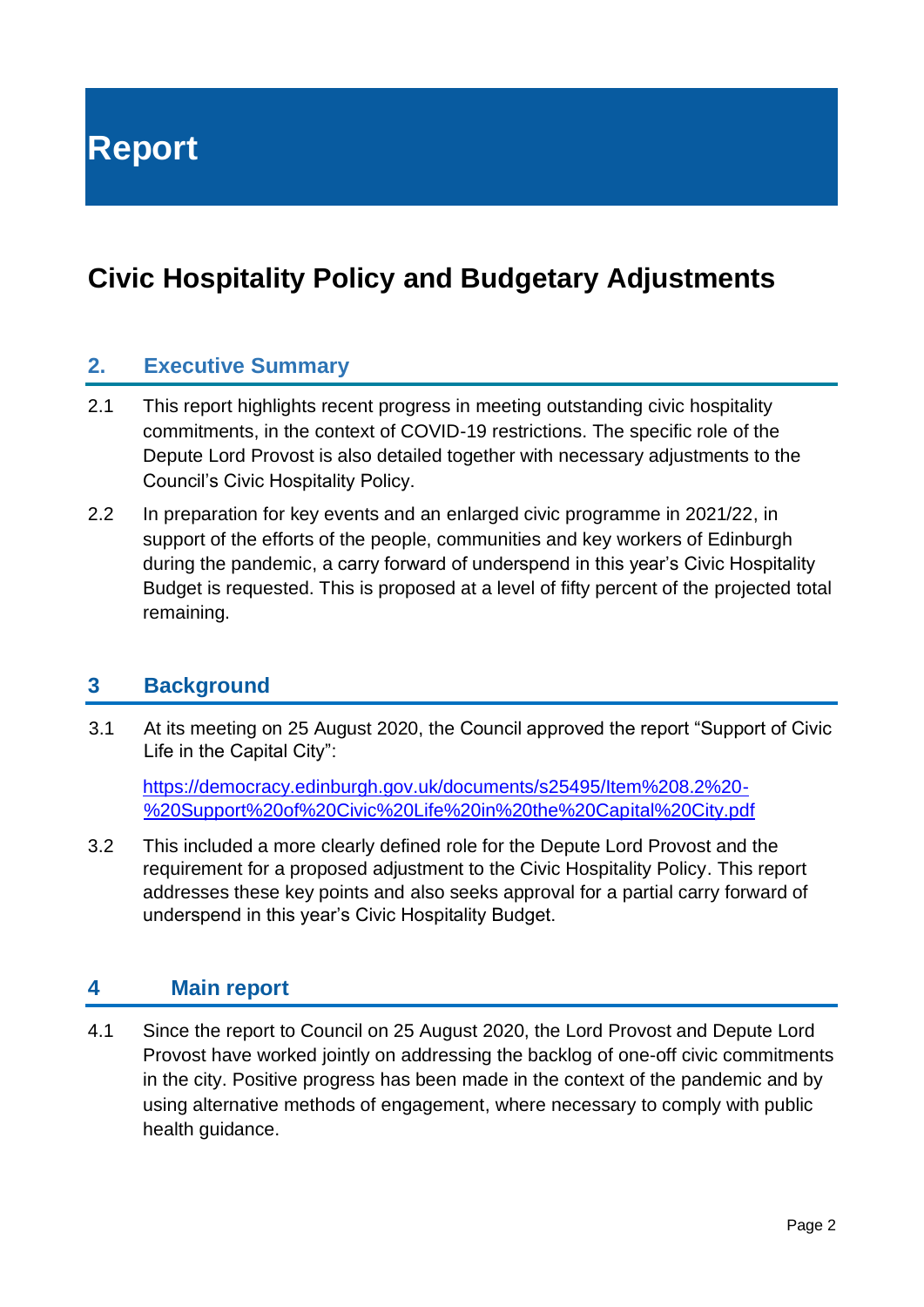4.2 A summary of recent activity is contained in appendix one. The fulfilment of these commitments is also tracked on the new galaxy website: [www.edinburghlordprovost.com](http://www.edinburghlordprovost.com/)

### **Adjustments to the Civic Hospitality Policy**

- 4.3 In formalising the enhanced role of the Depute Lord Provost, an amendment to the Council's Civic Hospitality Policy is now required. The existing policy was established on 29 October 2015 when the Finance and Resources Committee approved a Scheme of Delegation to Officers. This was updated in 2019 to reflect alterations to Lead Officer designations and job titles.
- 4.4 The current scheme specifies that requests for civic hospitality are considered against established criteria in consultation with the Lord Provost. This arrangement needs to be widened out to also include the Depute Lord Provost as a co-consultee and as a substitute in the absence of the Lord Provost.
- 4.5 These changes are shown in the highlighted (in red) changes to the Civic Hospitality Policy as set out in appendix two. A further adjustment is also proposed in relation to the recognition of key anniversaries. Beyond 100 years, it is thought appropriate to include each decade thereafter in the eligibility criteria. This change is also highlighted in appendix two.

### **Civic Hospitality Budget**

- 4.6 Aligned to the Civic Hospitality Policy is an annual budget held within the Office of Lord Provost amounting to £67k in 2019/20. For reasons clearly connected with COVID-19 the budget is significantly underspent with an estimated spend of only £7k at the year end.
- 4.7 It is now proposed to carry forward fifty per cent of the projected underspend (£30k/£60k) as an addition to the normal level of budgetary provision for civic hospitality in 2021/22. This is in anticipation of the eventual easing of restrictions in 2021/22 and the opportunity to plan unique civic events that will mark the experience of the pandemic and boost morale in the city. The remaining underspend would be offered as a one-off savings contribution to support the Council's corporate financial mitigations given the expenditure and income challenges experienced during 2020/21.

### **Anticipated Civic Events in 2021/22**

- 4.8 These plans include a Lord Provost Community Garden Party at the refurbished Saughton Walled Garden. A bid for The Princess Royal, who opened the restored Garden in June 2019, to attend and meet invited guests from key sectors across Edinburgh's caring community has been submitted to the Palace. This event would also provide an ideal opportunity for the presentation of key awards to volunteers and other outstanding individuals.
- 4.9 A proposal to align the response to COVID-19 with the Installation of the Governor of Edinburgh Castle is also under consideration. The outline idea is to hold a civic procession (drawn from organisations that helped to fight the pandemic) from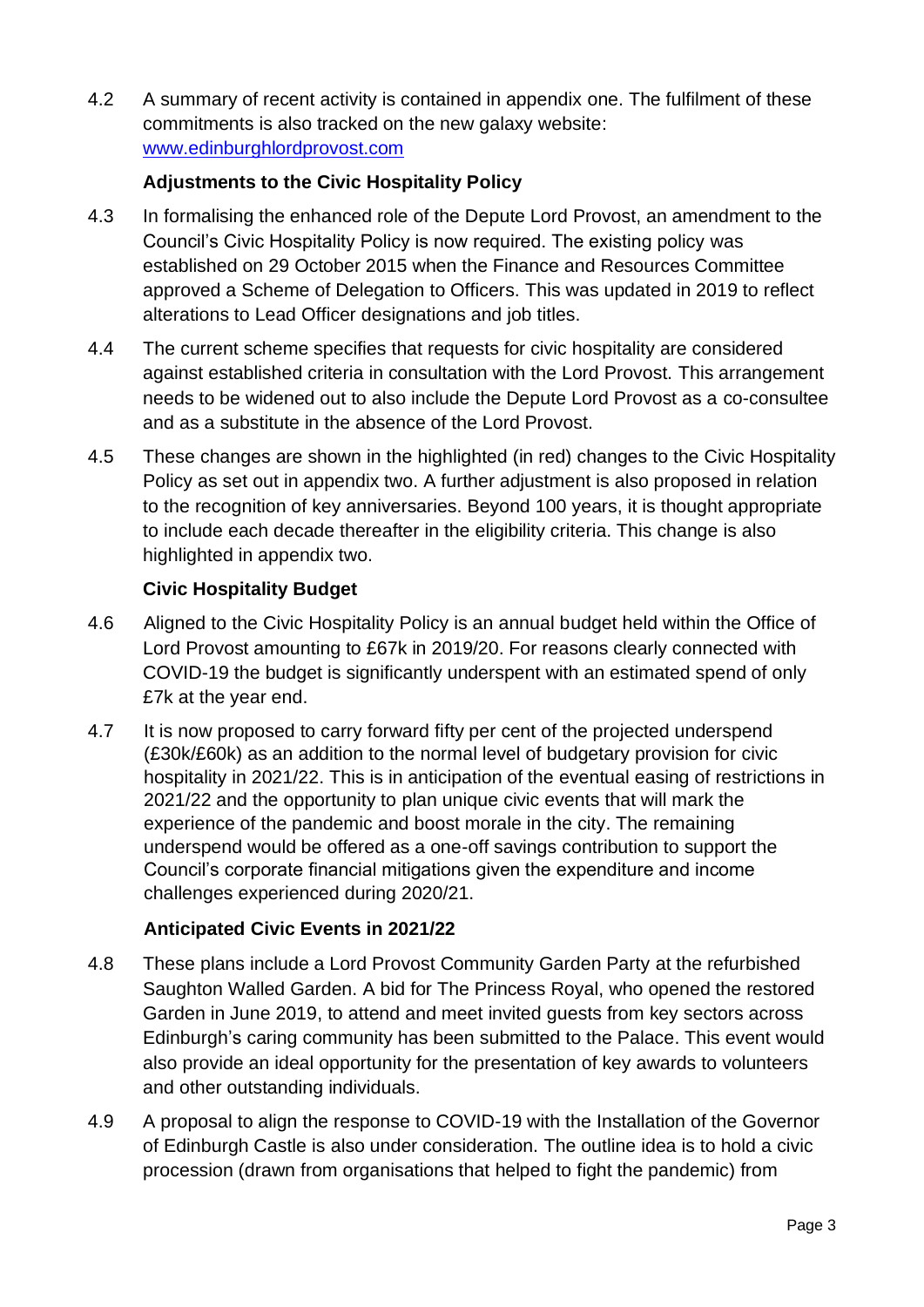Holyrood to the Castle where the Installation of the Governor would take place on the Esplanade. The Council's Public Safety and Events Team is currently considering this and more detailed plans will come forward in due course.

- 4.10 The third civic event which will place an additional demand on the Civic Hospitality Budget in 2021/22 concerns the plans for the 250<sup>th</sup> Anniversary of Sir Walter Scott. These include a Service of Celebration on 25 June 2021 at St Giles Cathedral followed by a Grand March to the Scott Monument. The Civic Office and Members of the Council will be closely involved with this commemoration, with a likely undertaking to meet some of the costs that will arise.
- 4.11 Further plans for civic events are likely to emerge as the city comes out of lockdown and so it is appropriate and desirable to create an enhanced Civic Hospitality Budget in the next financial year, on a one-off basis. Any individual civic hospitality event costing £10,000 and above will be reported separately to the Finance and Resources Committee for specific approval, as a part of the Chief Executive's Service Budget Monitoring Reports. All future events will be subject to any COVID-19 restrictions in place at the time.

### **5 Financial impact**

5.1 The Office of Lord Provost operates within the budget allocated in the Council's previous Financial Plan 2017-21. This amounts to a total budget of £507,891 in 2020/21, including £67,000 for Civic Hospitality. In carrying forward £30k in underspend from this year's budget, provision for Civic Hospitality in 2021/22 would be boosted on a one- off basis to £97k.

### **6 Stakeholder/Community Impact**

- 6.1 The Office of the Lord Provost routinely undertakes engagement and co-production with a broad range of stakeholders, leading community representatives and business organisations.
- 6.2 Speeches and other inputs for events are developed in consultation with the organisers.
- 6.3 The Office of the Lord Provost assists both the Council and city partners to deliver key equality and rights outcomes, and to meet the Equality Act 2010 public sector equality duties to (i) eliminate unlawful discrimination, harassment, and victimisation, (ii) advance equality of opportunity, and (iii) foster good relations.
- 6.4 The Lord Provost's stewardship of the One City Trust is also an important lever in helping to mitigate the negative impacts of poverty and inequality across the Capital.
- 6.5 The Office of the Lord Provost endeavours to mitigate carbon impacts by utilising public transport where and when appropriate, where any long-distance travelling is required.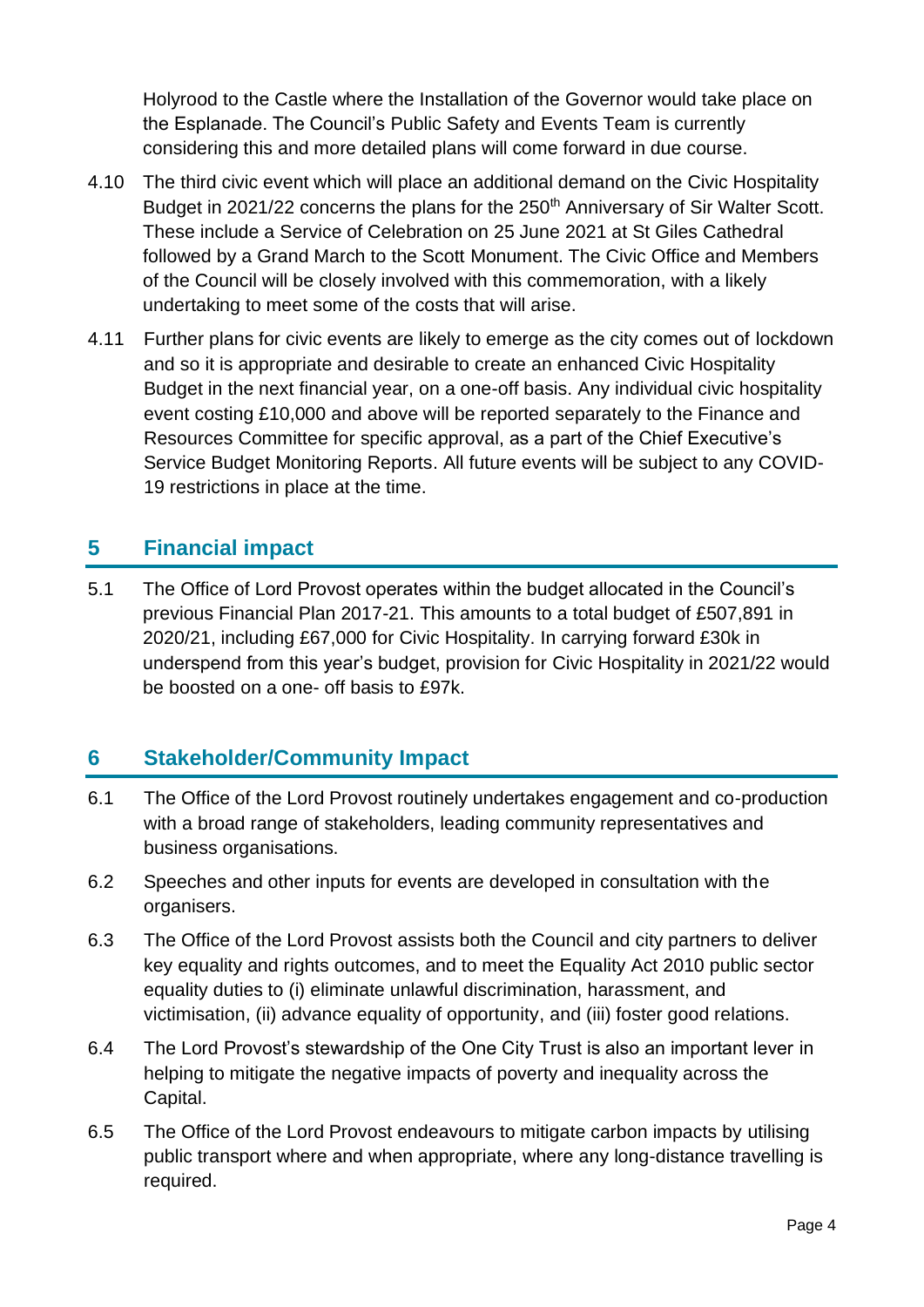6.6 The Office of the Lord Provost contributes to the Climate Change (Scotland) Act 2009 public sector duties and contributes to the delivery of Sustainable Edinburgh 2020 objectives, the advancement of vibrant flourishing communities, social and economic wellbeing and an efficient and effectively managed city.

### **7 Background reading/external references**

7.1.1 See [www.edinburghlordprovost.com](http://www.edinburghlordprovost.com/) 

### **8 Appendices**

- 8.1 Appendix One: Summary of One- Off Civic Commitments and Actions Taken
- 8.2 Appendix Two: Highlighted Changes to the Civic Hospitality Policy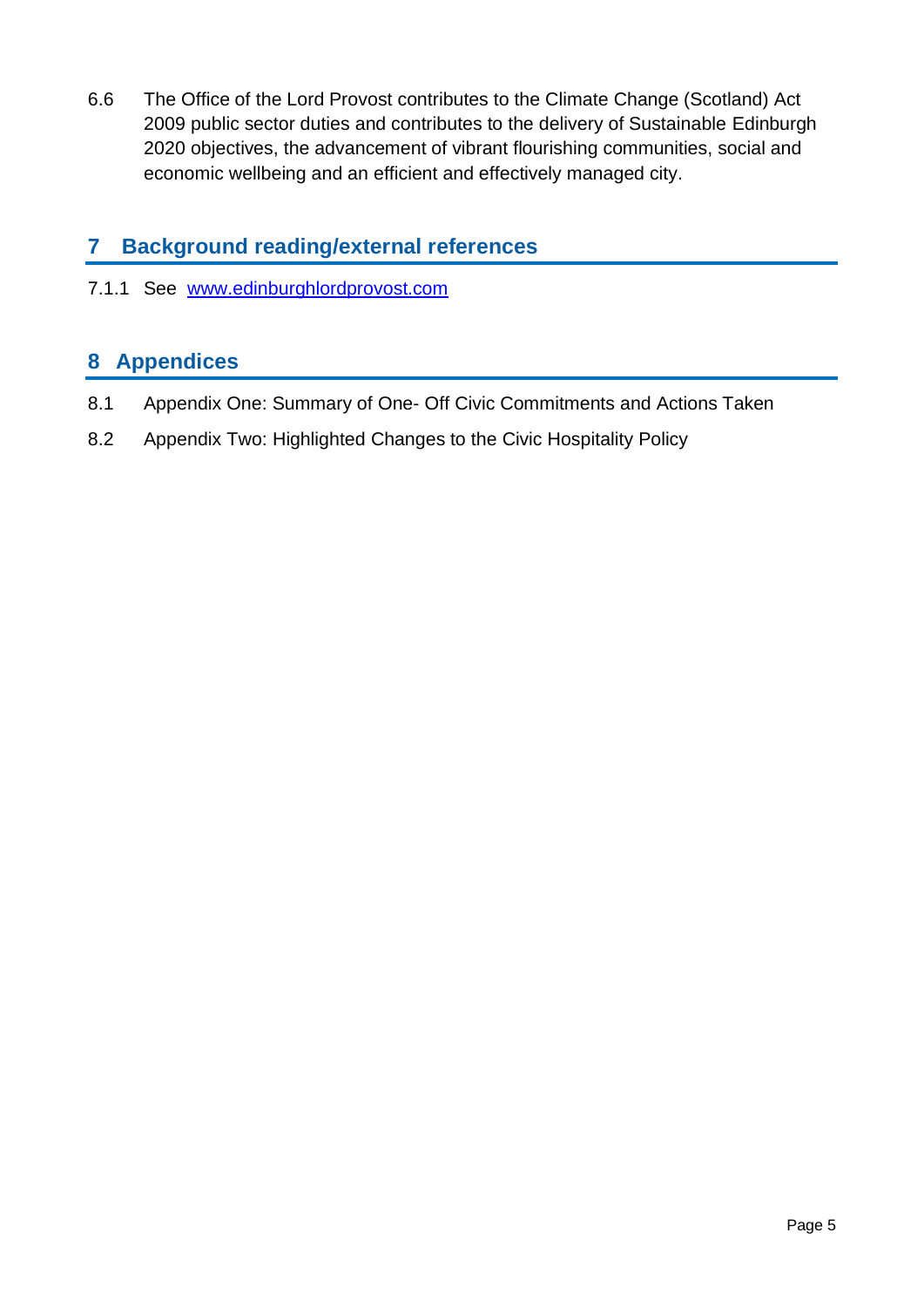#### **SUMMARY OF ONE- OFF CIVIC COMMITMENTS AND ACTIONS TAKEN**

#### **Civic Hospitality/Recognition**

#### *Actioned:*

- 100 Years Commemoration of the 1920 Edinburgh Extension Act: Lord Provost Speech filmed on 26 October 2020.
- Civic Visit to Empty Kitchens Full Hearts: Undertaken by the Lord Provost on 6 November 2020.
- 35<sup>th</sup> Anniversary of the Drylaw Rainbow Neighbourhood Centre: Visit by the Depute Lord Provost and Presentation of Commemorative Plaque took place on 14 December 2020.
- 350th Anniversary of the Royal Botanical Garden: Lord Provost and Depute Lord Provost to visit and tour the Garden on 2 February 2021.
- 50th Anniversary of Garvald Edinburgh: Depute Lord Provost to visit the Gorgie building early in 2021.
- 50th Anniversary of the Edinburgh Archaeological Field Society: Lord Provost to visit excavations at the Cammo Estate early in 2021.

#### *Visits by the Lord Provost/Depute Lord Provost before the Summer Recess 2021 offered to:*

- The North Merchiston Club  $(100<sup>th</sup>$  Anniversary)
- Edinburgh 1970 Commonwealth Games (50<sup>th</sup> Anniversary)
- Boroughmuir Rugby Club (100<sup>th</sup> Anniversary)
- Leith Victoria A.A.C (100<sup>th</sup> Anniversary)

#### *Pending:*

- Mr Hugh Thomson, A Fab Currie: LP to invite Mr Thomson for a socially distanced drink at a local establishment (Ref Cllr Webber Motion to Council on 15 October 2020).
- "Telegram" and Reception for Peter Sawkins, Winner of Great British Bake Off (Ref Cllr Weber Motion to Council on 10 December 2020)
- Honorary title of Burgess of the City of Edinburgh to be bestowed upon Peter Sawkins (Approved Addendum by the Coalition on 10 December 2020).
- Congratulations to be conveyed by the Lord Provost to the Farmers Market Cooperative Committee (Ref Cllr Cameron Motion to Council on 10 December 2020).

*NC 15 December 2020*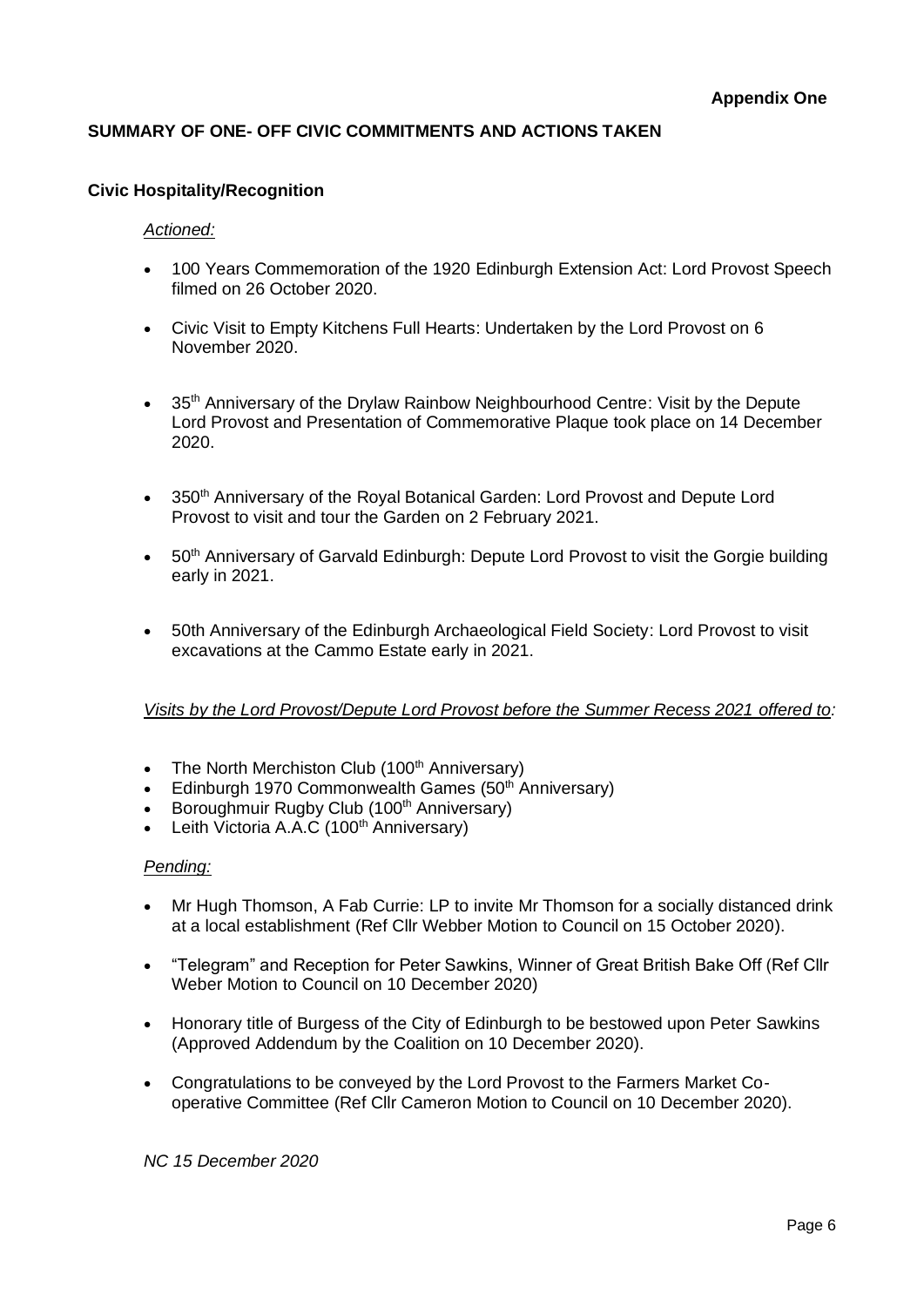**Appendix 2**

### **Policy statement**

1.1 This policy sets out how expenditure on civic hospitality should be managed and agreed.

### **Scope**

2.1 This policy applies to all civic hospitality provided by the Council, whether on its own initiative or in response to an application. It does not apply to general hospitality which for example would include tea and coffee for meetings or training events.

### **Definitions**

- 3.1 Civic Hospitality can be provided for a variety of reasons and is provided on behalf of the Council, a particular Council committee or the Lord Provost. Civic Hospitality should not be provided for political purposes. When deciding whether to approve civic hospitality, consideration should be given as to whether it is in line with the Council's strategic priorities. Additionally, civic hospitality should only take place for one or more of the following reasons:
	- 3.1.1 To welcome distinguished visitors to the City;
	- 3.1.2 To mark special achievements and/or present awards;
	- 3.1.3 To celebrate the major anniversaries of organisations which have contributed to the general wellbeing of the City;
	- 3.1.4 Hospitality in connection with the civic services at St Giles Cathedral;
	- 3.1.5 Hospitality associated with Edinburgh's festivals;
	- 3.1.6 Hospitality in connection with prestigious conferences, events or festivals taking place within the City; or
	- 3.1.7 To promote the Council's strategic priorities or a committee's objectives or policies.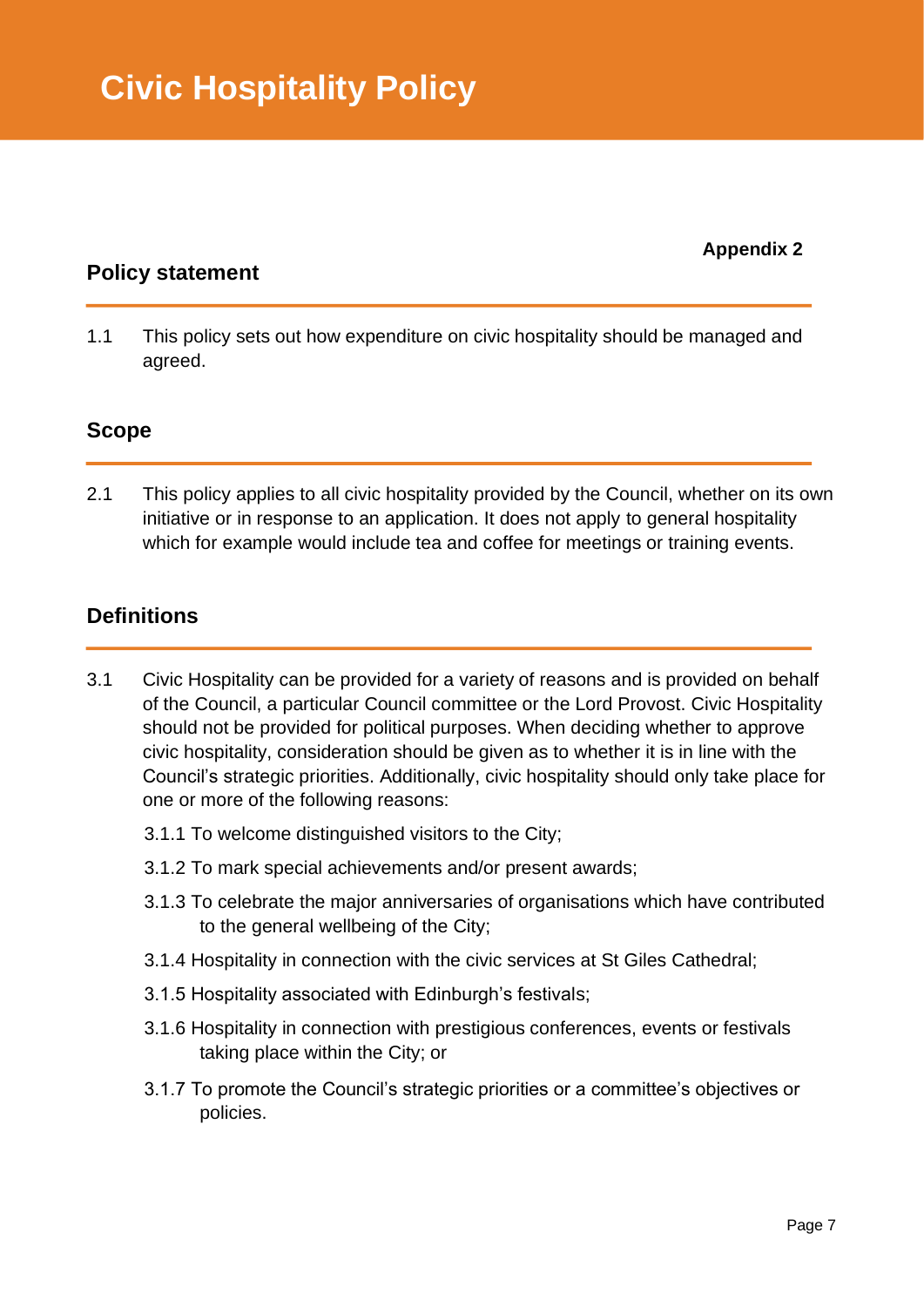### **Policy content**

- 4.1 Civic hospitality should, wherever practical, be held on Council premises. If accommodation on Council premises is not available or is insufficient then alternative locations may be agreed by the Chief Executive.
- 4.2 The Lord Provost, Deputy Convener or nominated Baillie will host the majority of civic receptions. The appropriate committee convener or his/her nominee will host civic receptions when the hospitality is being provided on behalf of a particular committee.
- 4.3 Where an applicant specifically requests use of a venue outwith Council premises for the convenience of their event, a civic hospitality grant may be awarded. The grant should be limited to the equivalent cost of holding the reception in Council premises.
- 4.4 Funding for civic hospitality will be met by the Lord Provost's civic hospitality budget unless it is for receptions on behalf of a particular committee which will be met by the relevant service area.
- 4.5 The Council will provide the venue for receptions associated with externally hosted conferences if appropriate and will negotiate with the applicant a suitable financial arrangement to meet the cost of food and drink provided.
- 4.6 The celebration of major anniversaries should normally be restricted to multiples of 25 years up to 100 years and thereafter multiples of 10 years. It is also hoped that increasingly more lasting confirmation, such as scholarships, can be proposed which will replace receptions in some cases.
- 4.7 General hospitality providing for example tea and coffee for meetings and training events are not covered by this policy.

### **Implementation**

5.1 If approved this policy will be published on the Council's website and made available to the appropriate officers to ensure any reporting is undertaken appropriately.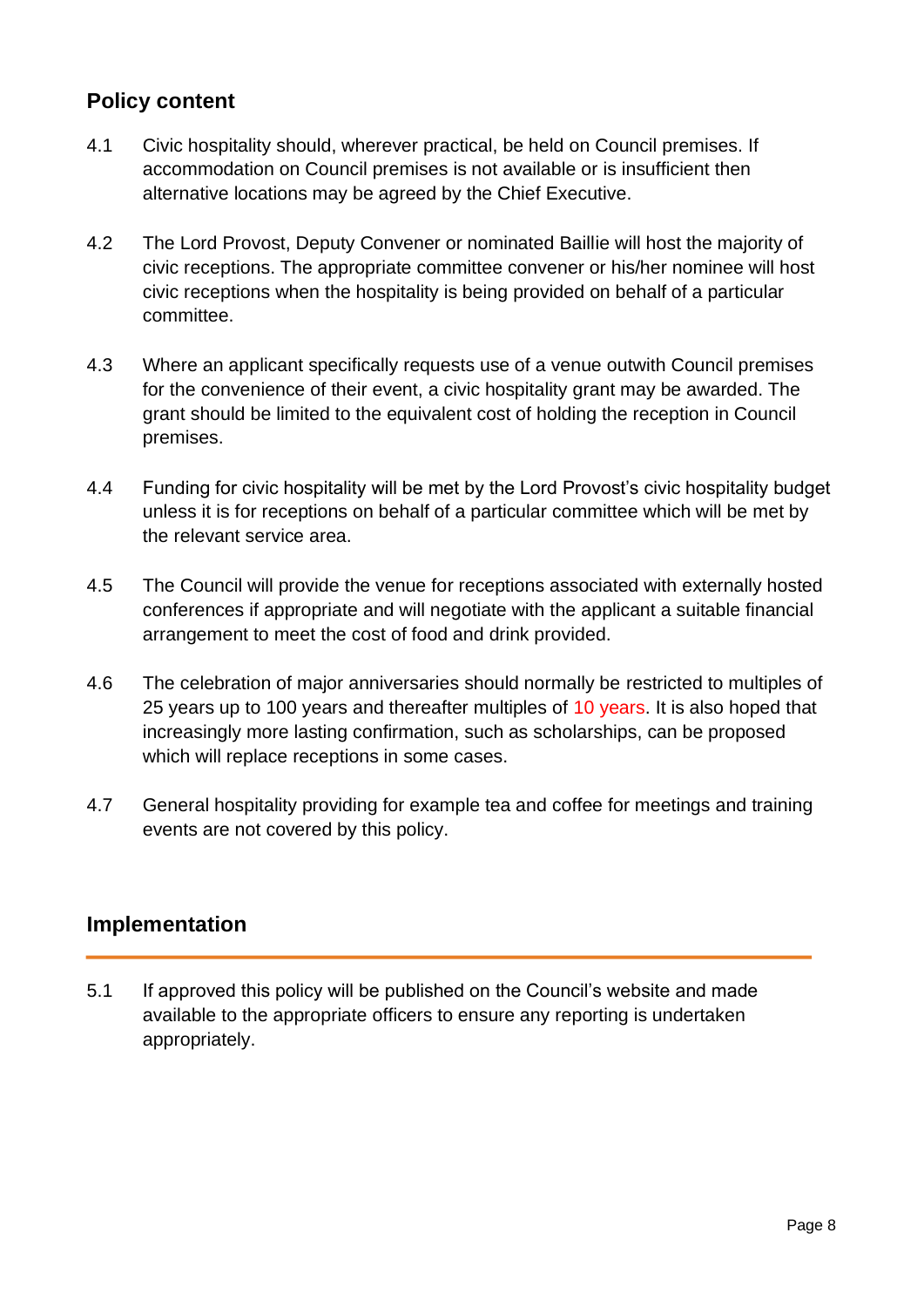### **Roles and responsibilities**

- 6.1 The Chief Executive has delegated authority to approve expenditure on civic hospitality up to £10,000, in consultation with the Lord Provost and/or the Depute Lord Provost or the appropriate convener if the hospitality is provided on behalf of a Council committee. Approval should be sought from the Finance and Resources Committee on individual items of expenditure which costs £10,000 and above. This approval should be brought in the form of a report to the Finance and Resources Committee.
- 6.2 Any amount spent on hospitality that is outwith the relevant allocated budget requires approval by the appropriate committee, which is the Finance and Resources Committee for the civic hospitality budget within the Lord Provost's area.
- 6.3 The Office of the Lord Provost will co-ordinate the organisation and administrative arrangements for all civic hospitality unless it is mutually agreed that another service area will do so.
- 6.4 Executive Directors and the Chief Executive are responsible for ensuring expenditure on civic hospitality is contained in their respective budgets.

### **Related documents**

7.1 Scheme of Delegation to Officers.

### **Equalities impact**

8.1 There are no equalities issues arising from this policy.

### **Sustainability impact**

9.1 There are no sustainability issues arising from this policy.

### **Risk assessment**

10.1 This policy was refreshed in October 2015 and was amended with job title changes in August 2019.